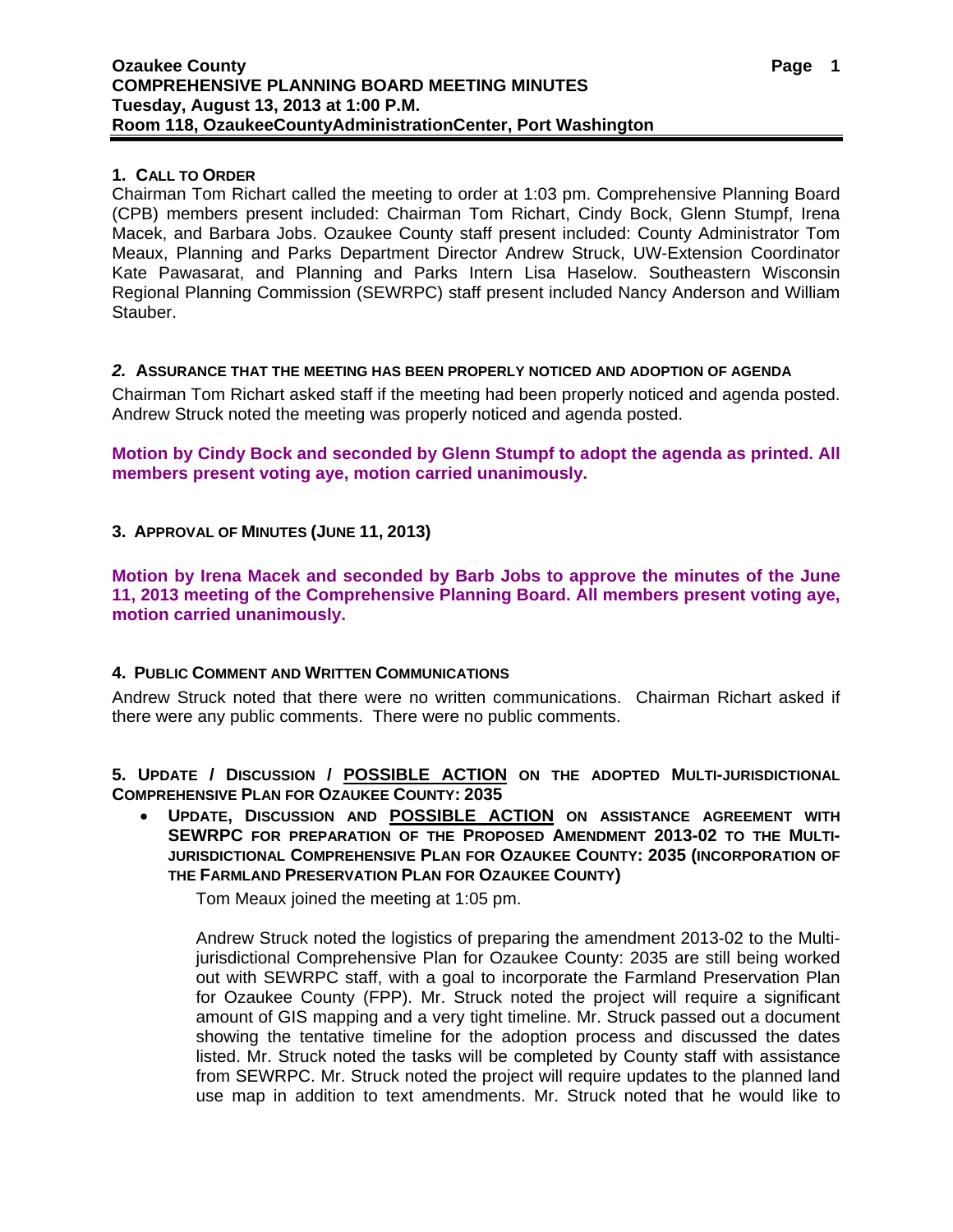present the proposed amendment at the next Comprehensive Planning Board meeting on September 17, 2013. Mr. Struck noted the FPP was already submitted to DATCP for re-certification, but that he has not heard any response yet. Andrew Struck noted that this amendment involves only the FPP, but he hopes to get SEWRPC assistance again in 2014 to add all local land use amendments to the Multi-Jurisdictional Comprehensive Plan for Ozaukee County: 2035 since the original adoption. Cindy Bock noted the meeting scheduled for September 17, 2013 will not work well for the schedules of her and others on the Board. Mr. Struck discussed scheduling options with the CPB members and decided to reschedule the September 17, 2013 meeting for September 18, 2013 at 1:00 pm. Mr. Struck discussed the scheduling for the November 19, 2013 Comprehensive Planning Board meeting and the CPB members decided to keep the meeting as scheduled on November 19, 2013 at 1:00 pm.

**6. UPDATE / DISCUSSION ON THE ADOPTED PARK AND OPEN SPACE PLAN (POSP) FOR OZAUKEE COUNTY: 2035** 

 **UPDATE, REVIEW, DISCUSSION ON THE SOUTHEASTERN WISCONSIN REGIONAL SUMMARY COMPARISON DATA ON PUBLIC PARK AND OPEN SPACE OWNERSHIP PER THE PARK AND OPEN SPACE PLAN FOR OZAUKEE COUNTY: 2035** 

Andrew Struck handed out a document to the CPB members and noted it provides comparison summary data of existing and planned park and open spaces (e.g. acreages) in each of the seven Southeastern Wisconsin counties. Mr. Struck discussed the acreage values listed on the document and discussed comparisons to other counties. Mr. Struck noted the acreages for park and open spaces in Ozaukee County are near the bottom of the seven county region, by comparison. Andrew Struck also noted that Ozaukee County's planned acreages are in proportion or on the low end with other counties. Tom Meaux asked if Nancy Anderson created the document. Ms. Anderson responded that SEWRPC created the document from its regional data on park and open spaces. Mr. Meaux noted it is nice to see these numbers and see that we are in line with others and even on the low side. Tom Meaux noted the document should contain a SEWRPC reference to give SEWRPC credit in case it is distributed around further.

*7.* **UPDATE / DISCUSSION ON THE SEWRPC TECHNICAL REPORT NO. 11 (5TH EDITION), THE POPULATION OF SOUTHEASTERN WISCONSIN AND SEWRPC TECHNICAL REPORT NO. 10 (5TH EDITION), THE ECONOMY OF SOUTHEASTERN WISCONSIN**

**(HTTP://WWW.SEWRPC.ORG/SEWRPC/LANDUSE/POPULATIONANDECONOMICFORECASTS.HTM)** 

- **PRESENTATION BY WILLIAM STAUBER, CHIEF LAND USE PLANNER, SEWRPC** 
	- Andrew Struck noted this study and subsequent presentation was at the request of Chairman Tom Richart. Mr. Struck noted the packets included introductions and summaries for Technical Report No. 11 (5th Edition), The Population of Southeastern Wisconsin, and Technical Report No. 10 (5th Edition), The Economy of Southeastern Wisconsin. Mr. Struck noted William Stauber, from SEWRPC, was present to discuss these technical documents that were developed with the assistance of the technical advisory committee. Mr. Struck noted that he chaired the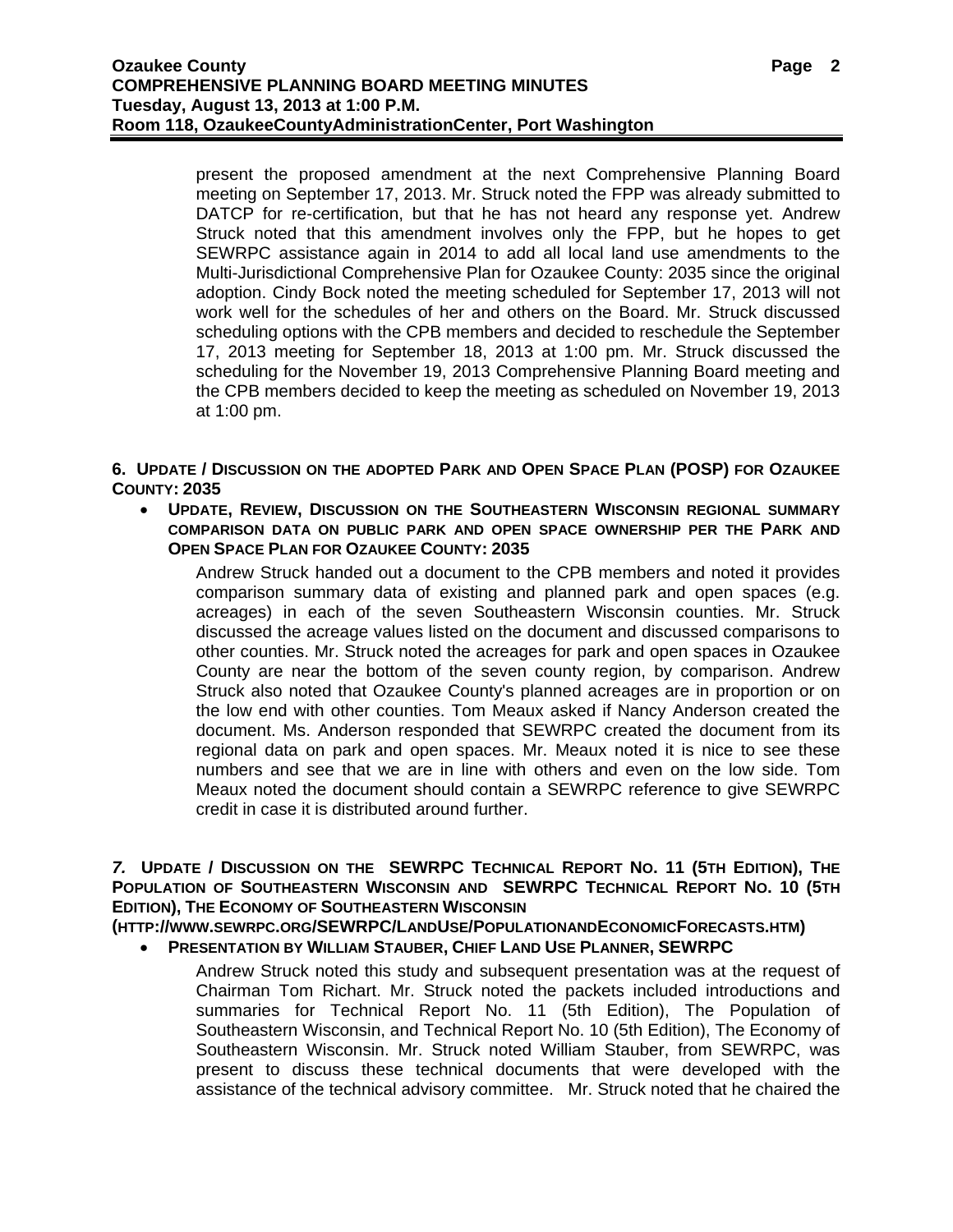technical advisory committee and it was a very diverse membership with additional expertise to assist SEWRPC staff

Mr. Stauber passed around printed PowerPoint slides and explained that SEWRPC looks forward for decades in order to plan for the region. Mr. Stauber noted the most recent projections before this plan were for the year 2035, and material generated so far is at the regional and county level. Mr. Stauber noted projections at urban service area levels will be generated soon. Mr. Stauber noted the two technical reports consider population and economics projected out to year 2050. Mr. Stauber discussed trends for population growth, noting the aging "baby boom" generation effects the population and age distribution in each of the counties. Mr. Stauber noted the median age has increased over time in the region. He noted the pie chart on page 5 shows most of the region's minority population resides in Milwaukee County. He noted page 6 summarizes population changes over time, considering natural increase and net migration. Natural increase is a population increase due to more births and less mortality that has been a dominant contribution to the population increase in the region for decades.

Mr. Stauber noted planners are interested in numbers of households in addition to population because they both affect the demand for land. Currently, there are about 800,000 houses in the region, a 7% increase since 2000. Households have historically increased faster than population. Cindy Bock asked how families and households are defined. Mr. Stauber responded families always involve more than one persons that are related, while non-families are most commonly single-person households. Mr. Stauber explained there are also college students or other nonrelated people living in the same house who can make up a household, but not a family.

Mr. Stauber noted the population in 2010 for Ozaukee County was approximately 86,000, and it has since increased. This is moderate growth compared to the historical growth. Mr. Stauber noted the City of Mequon is experiencing stronger increases in population than other areas within the County. Mr. Stauber noted the median age for Ozaukee County is the oldest of the seven county regions, reaching 42.9 years. Mr. Stauber continued by discussing other trends in Ozaukee County. Cindy Bock asked if the length of peoples' lives in an area is ever tracked and how it changes over time. Supervisor Bock noted it would be interesting to determine whether people are long or short-term residents. Mr. Stauber noted there may be a way to track that data. Nancy Anderson noted she thinks the census tracks this information.

Mr. Stauber discussed the number of jobs available in the region because they are closely related to land use. Mr. Stauber noted the graph on page 9 shows a long term increase in jobs for the region. Mr. Stauber noted there is some fluctuation in job trends due to the recessions. Mr. Stauber discussed the different types of jobs available in the region and their trends. Mr. Stauber noted page 11 discusses the jobs available specifically in Ozaukee County.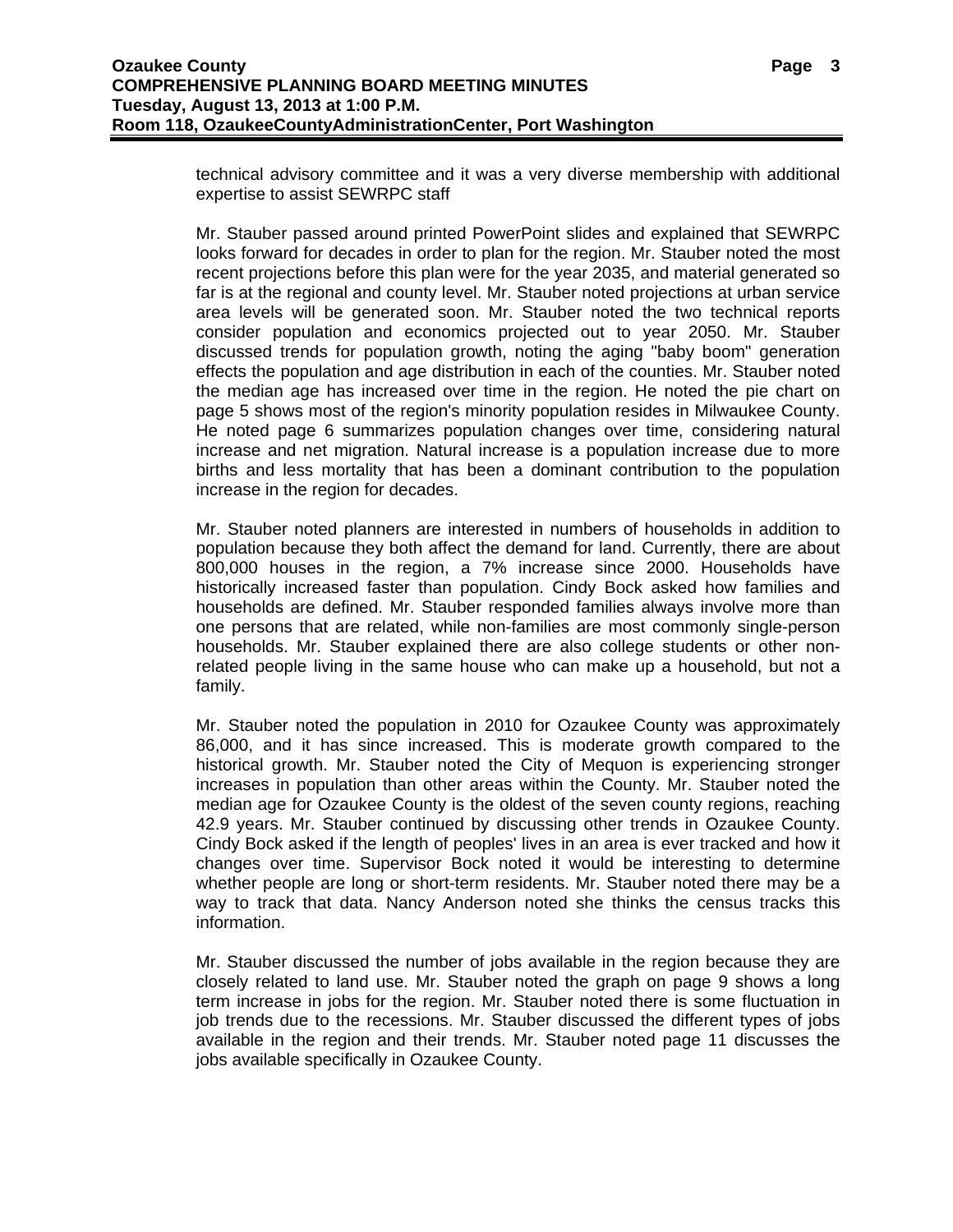Mr. Stauber noted the PowerPoint document also demonstrates trends for the future. Mr. Stauber explained that SEWPRC projects high, medium and low forecasts for the future and planning usually follows intermediate projections. Mr. Stauber described the methodology for projecting data and explained some of the key factors considered in creating a model projection. Mr. Stauber noted life expectancy will most likely continue to improve. Mr. Stauber noted page 14 shows projections at a region level and noted a 17% population growth is expected over the 40-year period. Mr. Stauber noted page 15 shows the components of the change projected. He noted natural increase is expected to decrease over the coming years and number of deaths is expected to increase. This change relates to the aging "baby boom" population.

Cindy Bock asked what caused people to leave the region between 1970 and 1990. Mr. Stauber noted it was a time for large growth in the South (of the Country) and the Midwest had the loss of jobs and households due to the decline in industry and manufacturing jobs. Irena Macek asked what caused an increase in reverse migration in the region. Mr. Stauber explained Milwaukee County experienced major reverse migration over the past years, but the City's reverse migration is expected to decline. Also, job growth is expected to moderately increase in the area. Ms. Macek asked if Milwaukee is expected to head in the way of Detroit. Mr. Stauber responded that there is no certainty, but it is conceivable that the net out migration is reversing.

Mr. Stauber noted, again at the region level, that age makeup is projected to increase for population members 65 and over. Minority share of the population is also expected to increase. Mr. Stauber noted page 17 projects a 22% increase in number of households for the region and 17% increase in population. Mr. Stauber noted page 18 summarizes Ozaukee County data, projecting increases in population and households by 2050. Chairman Tom Richart asked if SEWPRC adjusts projections to consider the time period between 2010 and present day. Mr. Stauber noted SEWRPC does not make adjustments for those few years. The data is an estimate rather than a census. Mr. Stauber noted the introduction data shows outdated projections for 2035, while this new data projects to 2050. Kate Pawasarat asked for more information about how the minority population will increase specifically within Ozaukee County. Mr. Stauber noted it was not projected because making good assumptions about various minority groups proves difficult.

Mr. Stauber noted page 20 provides employment projections for the region. Mr. Stauber noted the projections are straight lines because they show long-term changes, but in the real world there will be some fluctuations. Mr. Stauber noted projections for employment in Ozaukee County are shown on page 21. Ozaukee County employment is expected to increase by 32% over the next 40 years. Mr. Stauber discussed the historic employment trends for Ozaukee County. He noted the last few pages of the PowerPoint monitor projections and actuals as compared to previous projections. Mr. Stauber explained that sometimes SEWPRC does not foresee certain aspects that effect projections.

Chairman Tom Richart noted he was confused about the text on page 46 and a few other pages in the economic summary. Mr. Stauber noted the text could have been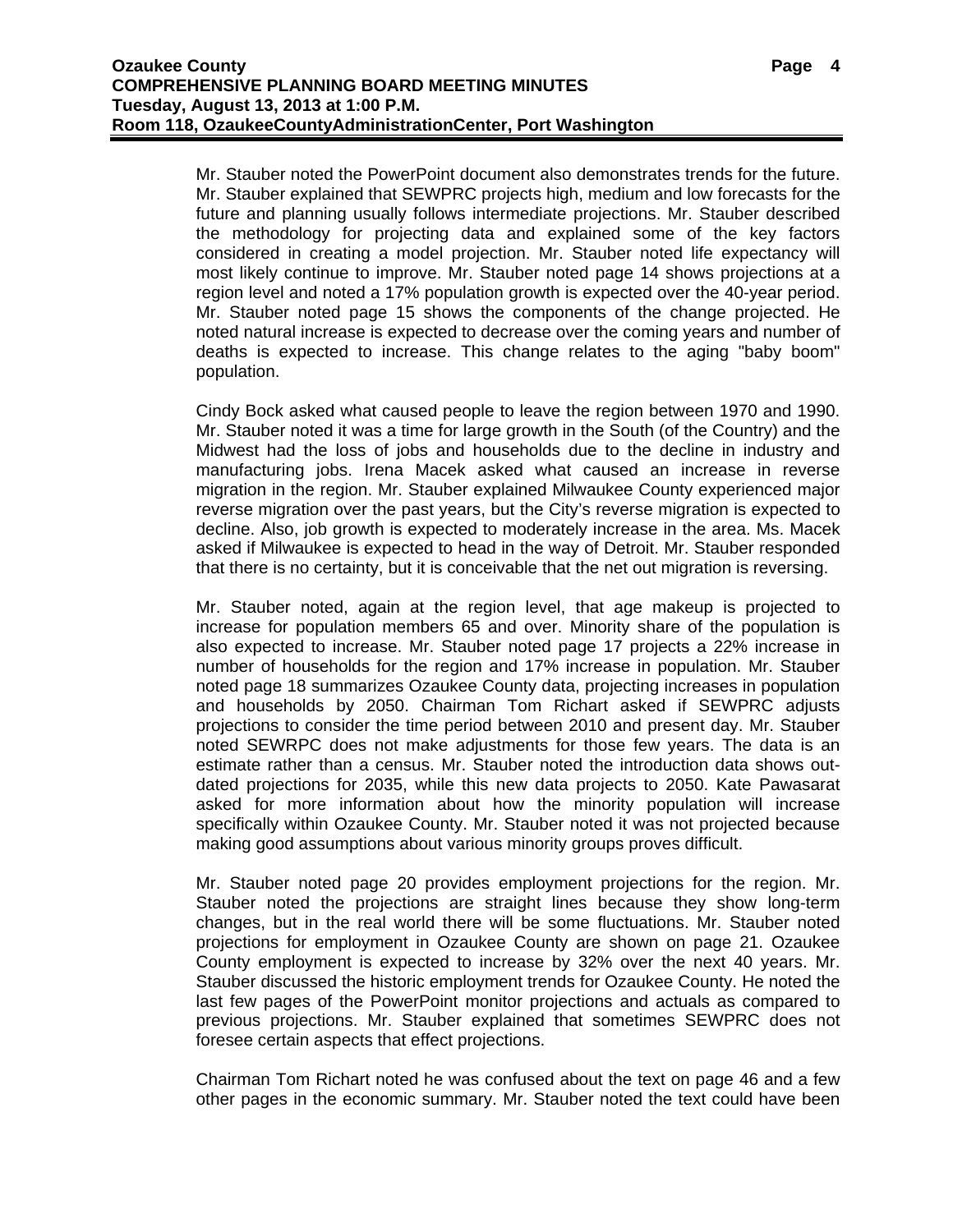written in a different way and clarified that employment in each county increased differently, but stayed within the described range.

# **8. UPDATE / DISCUSSION / POSSIBLE ACTION ON THE REGIONAL HOUSING PLAN FOR SOUTHEASTERN WISCONSIN: 2035 .**

### **(HTTP://WWW.SEWRPC.ORG/SEWRPC/HOUSING/CURRENTREGIONALHOUSINGPLANUPDATE.HTM) PRESENTATION BY NANCY ANDERSON, CHIEF COMMUNITY ASSISTANCE PLANNER, SEWRPC**

Nancy Anderson noted A Regional Housing Plan for Southeastern Wisconsin: 2035 was recently completed to update a plan created in 1975. The plan was adopted by the Advisory Committee in January and the Regional Planning Commission in March. Ms. Anderson noted the plan is now being distributed, so it can be endorsed and implemented under the various local units of government. She noted that the Advisory Committee included representatives of the larger cities and each of the seven counties as well as builders, realtors, fair housing organizations and other interested parties. The plan calls for a good distribution of affordable housing throughout the seven-county region. Ms. Anderson discussed the various objectives included in the plan and noted page 6 of the printed PowerPoint document discusses housing affordability. Ms. Anderson noted the standard developed by HUD was used to define affordability; whereby, housing costs should not be more than 30% of a person's total income. Cindy Bock was surprised that only 29% of households in Ozaukee County (compared with the region) were spending more than 30% of their income on housing. Nancy Anderson noted it is because the average income is higher. Ms. Anderson noted an analysis of housing affordability was also completed within the region and discussed the trends.

Nancy Anderson discussed subsidized housing and tax credit housing findings and explained where they are most concentrated. Ms. Anderson discussed new housing development findings and pointed out areas on the maps provided in the documents passed around. Chairman Tom Richart noted sometimes the zoning is working properly to allow affordable housing, but it comes down to getting the developers to create smaller homes. Chairman Richart asked what can be done to solve that problem. Ms. Anderson noted there is not much that can be done besides promoting smaller home sizes to the developers and communities. Cindy Bock asked if there is any incentivizing that can occur. Andrew Struck noted some ideas that were discussed on incentives, but it is not always an easy process.

Nancy Anderson noted page 10 considers minority population distribution findings. Ms. Anderson discussed the locations of various minority groups and noted the income rates effect where they live because housing is cheaper in certain areas. She went on to discuss job/housing balance findings. Nancy discussed transit connections between affordable housing and job locations.

Ms. Anderson noted page 13 shows accessible housing findings. She noted demand for housing accessible to people with disabilities continues to exceed supply. She noted the percentage of houses with disabilities is expected to continue to increase as the population gets older. Ms Anderson discussed key plan recommendations including developing more modest multi- and single-family homes to accommodate lower income families, encouraging communities to include a variety of housing types (e.g. workforce housing), establishing programs to maintain affordable housing, improving public transit, and more.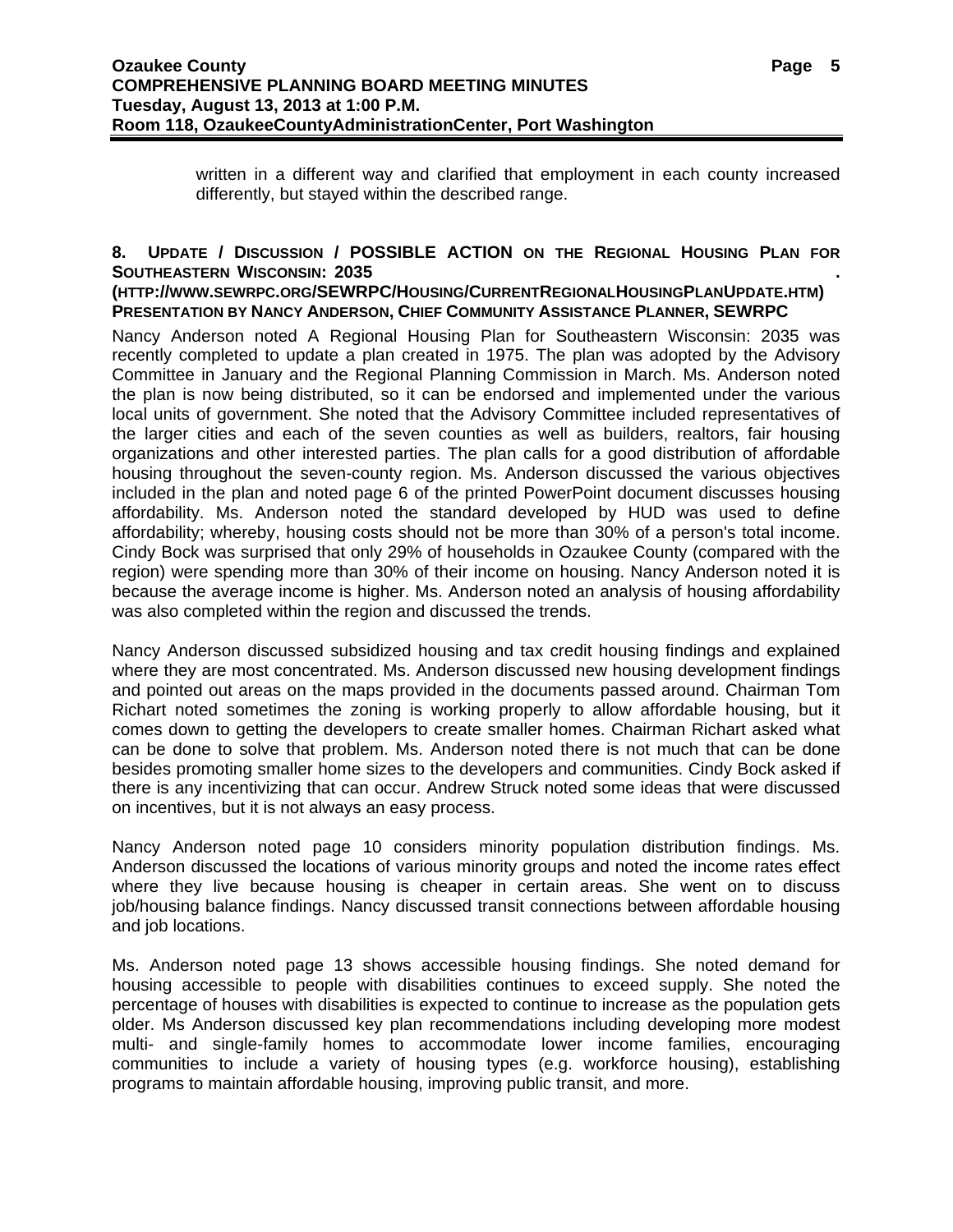Glenn Stumpf asked what types of ordinances would help communities improve housing. Ms. Anderson noted ordinances for maintenance to prevent broken windows, peeling paint and so on. She noted there could also be some home improvement grants to help maintain homes. Andrew Struck noted there is limited grant funding for maintenance to address issues like lead paint and other improvements in the region. Ms. Anderson explained each county, at least for the first year, will receive about \$200,000 for home maintenance. However, she noted that the good thing is that counties who have never received any money before will now be able to apply for funding because of an equal distribution of funds for participating counties in the region.

Ms. Anderson discussed more key recommendations related to the job/housing balance. She discussed recommendations related to subsidized and tax credit housing and discussed recommendations for fair housing opportunities, shown on page 18. She discussed key recommendations for accessible housing. Mrs. Anderson noted the final page concludes by recommending the implementation of the housing plan for five reasons- to support economic development in the region by encouraging affordable housing near jobs, to make safe housing affordable, to better meet the needs for accessible housing, to reinforce the need for improved and expanded public transit, and to increase diversity for communities in the region. She asked if there were any questions or comments. Andrew Struck noted there was a resolution included in the packet for recommending endorsement of the plan to the County Board. He passed out the support document for the resolution that would endorse the regional housing plan.

### **9. REVIEW, DISCUSSION, AND POSSIBLE ACTION ON THE RESOLUTION FOR ENDORSEMENT AND RECOMMENDATION OF ENDORSEMENT OF A REGIONAL HOUSING PLAN FOR SOUTHEASTERN WISCONSIN: 2035 PER SEWRPC'S PLANNING REPORT 54 TO THE OZAUKEE COUNTY BOARD OF SUPERVISORS**

Andrew Struck asked whether a similar summary presentation is needed at the upcoming County Board meeting or not. Cindy Bock noted if we provide the housing plan summary newsletter and website links to the County Board members, she did not feel that we need a presentation. Chairman Tom Richart noted the housing plan resolution asks to consider endorsement and recommendation. Chairman Richart noted we are completing the endorsement, but would it be integrated into the County Comprehensive Plan. Mr. Struck noted that some of the recommendations are already part of the adopted Comprehensive Plan and additional integration would occur with updates to the County Comprehensive Plan. He noted that this resolution is mainly to endorse the Regional Housing Plan. Chairman Tom Richart noted most of the recommendations would come from city and town government rather than the County because local municipalities primarily deal with housing. Tom Meaux asked if the plan creates any obligation for local governments or if it is only a guide. Andrew Struck noted it is a guide to assist local governments.

Chairman Tom Richart asked for any discussion. Andrew Struck noted he would like to suggest adding a "Whereas" discussing when the last regional housing plan was completed to show that it is not updated often.

### **Motion by Cindy Bock and seconded by Glenn Stumpf to approve the resolution as amended for endorsement and recommend by resolution to the Ozaukee County Board of Supervisors endorsement of A Regional Housing Plan for Southeastern Wisconsin:**